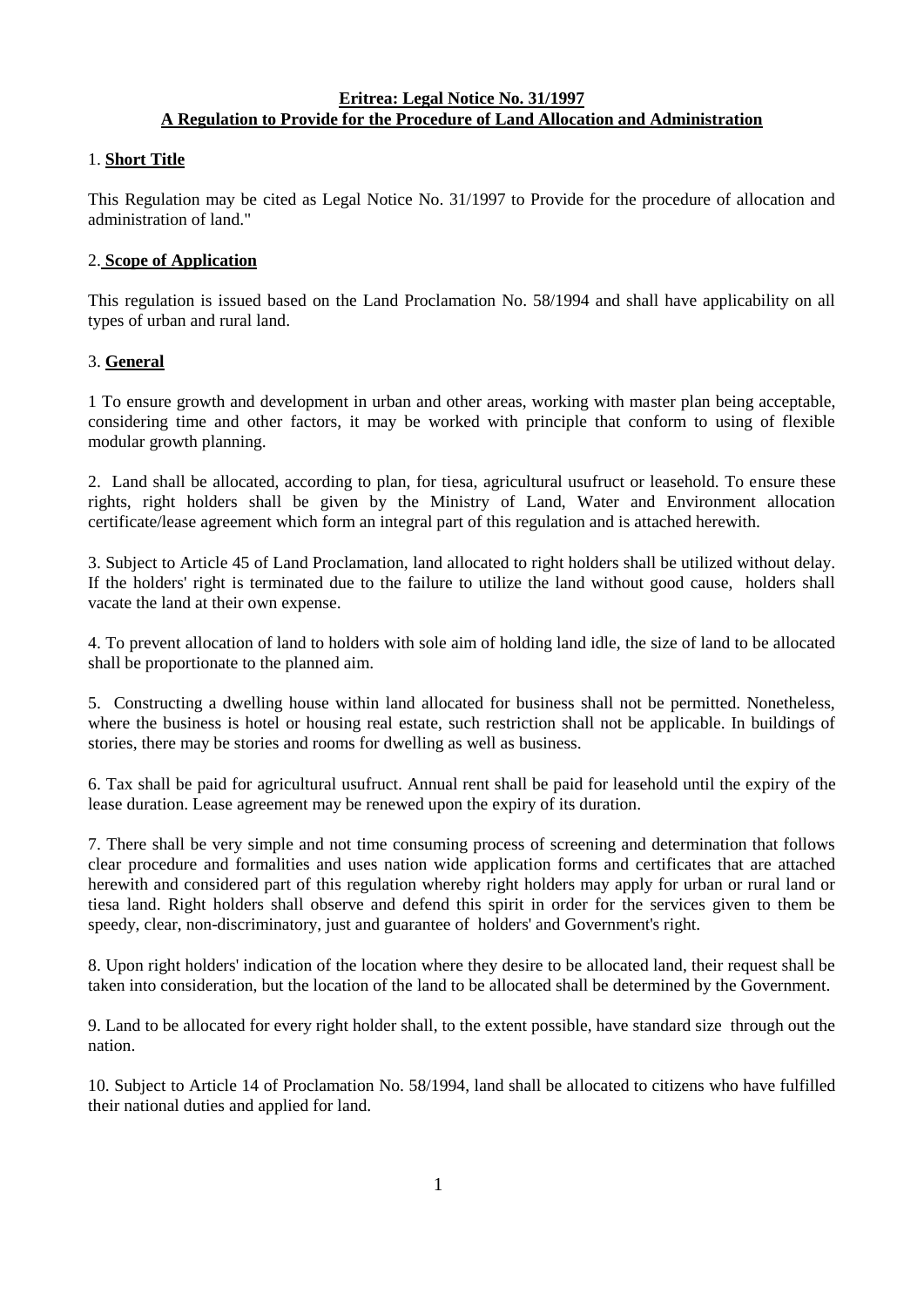11. Any allocated land as well as any immovable erected over land shall be caused to be registered in the land registry by the right holder.

12. Sale, exchange or mortgage of land by right holders shall be prohibited by law and punishable crime. Save for land allocated for agricultural usufruct, sub-leasing other land shall be prohibited and punishable crime.

13. Any immovable property erected over land may be sold, exchanged, transferred or mortgaged. Where the land transfers to other person, all changes shall be caused to be registered by the transferee. Nonetheless, dwelling house may be sold or exchanged after it is completely constructed and habitation certificate is given from the concerned authority through the Ministry of Land, Water and Environment.

14. Subject to the provisions of Article 53 of Proclamation 58/1994, all land allocated prior to the issuance of this legal notice shall be caused to be registered by the right holder. Seeing to it that such registration is made shall be the responsibility of the Ministry of Land, Water and Environment.

#### 4. **Land use Plan and Area Development Plan**

1. The Ministry of Land, Water and Environment by assigning experts and in consultation with other Ministries shall prepare in order of priority land use plan and area development plan; it shall approve its procedure and implements through the concerned ministry.

2. Pursuant to directives, concerned ministries and regional administrations shall by observing proper national standard and according to their significance implement projects pertaining to the following: roads, water and sanitary services, energy, telephone and postal services, educational services, health services, public recreational services, sport and cultural services, green area services, unutilized areas, etc...

#### 5. **Land Allocation Agency**

The Ministry of Land, Water and Environment shall establish Land Administration Body in Sub-Zones, determine land allocation and monitor its implementation.

#### 6. **Eligibility for land allocation**

1. Tiesa land may be allocated to every Eritrean citizen. Agricultural usufruct right shall be granted only to citizens who reside in villages and whose livelihoods depend on agriculture.

2. Leasehold shall be granted to Eritreans and aliens, as well as to businesses and associations with legal personality.

3. Leasehold shall be granted to aliens, in accordance with Article 8 of Proclamation no. 58/1994.

4. Land for Government works, offices and other services, upon application by the concerned ministry/government agency, shall be allocated and registered in their name.

## 7. **Duration of lease**

1. Duration of lease is divided into two: a) initial duration, ( b) extended duration. Duration of lease may be renewed upon expiration, unless there is good cause for prohibiting renewal.

2. Initial lease shall be determined by an agreement by and between the Government and the right holder, and the duration shall, taking into account type of investment, extent of investment, location of investment, range from 10 -60 years.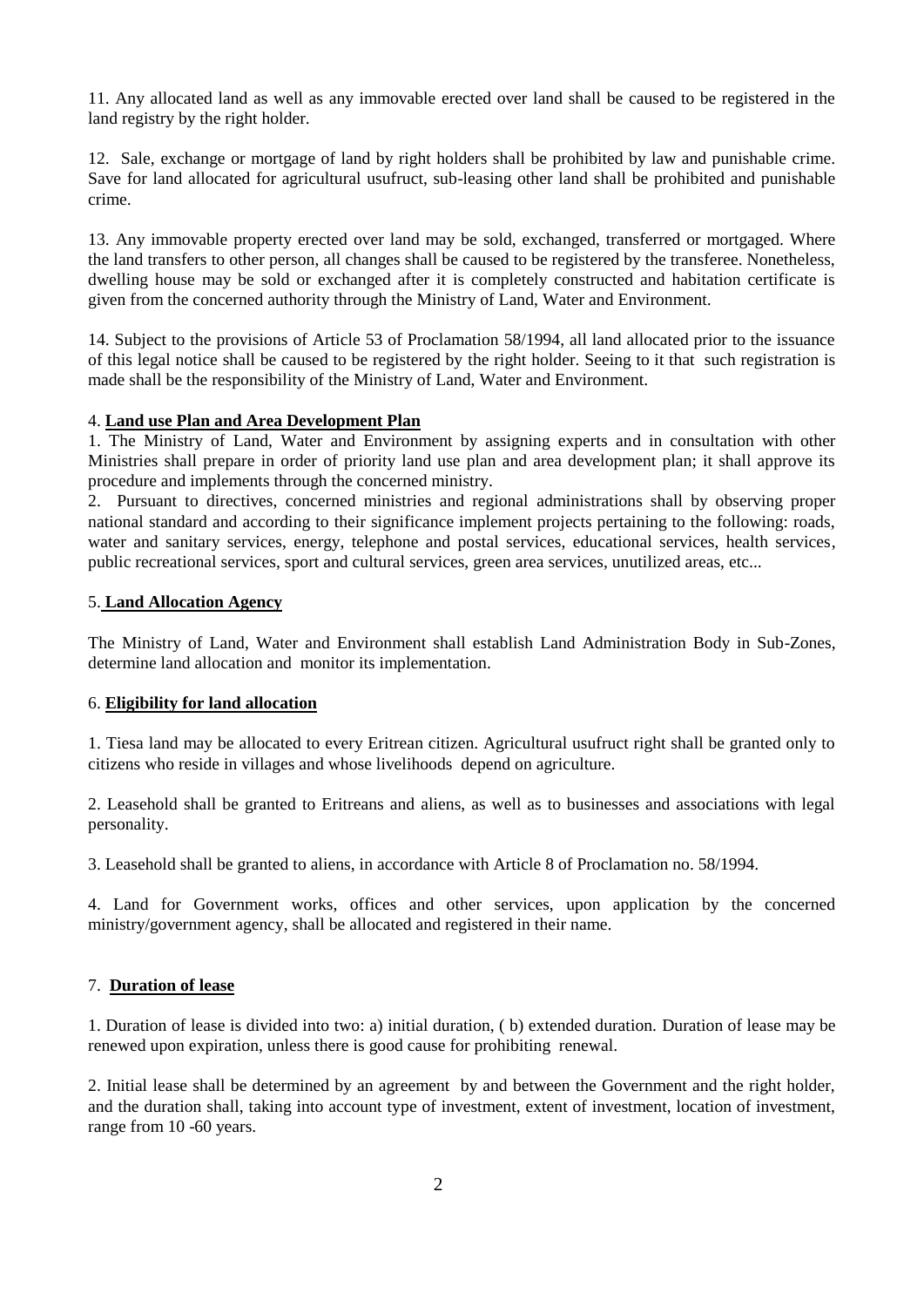3. initial lease for dwelling house, education, culture, sport, health, offices and the like shall be 50 years.

### 8. **Payment by right holders**

## 1. **Application processing fee**

This fee shall be paid at the time when applicants receive application form.

#### 2. **Fee for expenses of land allocation preparation**

This fee shall be paid by right holders upon determination of application for land and prior to taking certificate/lease contract, to cover expenses incurred by the Government to prepare for the allocation of land.

## 3. **Rent**

This being payment made for the right to use land on leasehold, in accordance with lease contract, it shall be paid annually.

## 9. **Extent of rent**

1. Taking into account the distinction between urban and rural areas, and between areas within urban and rural areas, amount of rent shall be determined based on the following factors:

a. Location of land

b. use of land

c. type and extent of investment over the land.

2. Yearly rent payment for dwelling shall range country wide from a minimum of 0.10 Birr to a maximum of 0.25 Birr per Sq.M.

3. Yearly rent payment for businesses shall range country wide from a minimum of 0.20 Birr to a maximum of 0.25 Birr per Sq. M. It shall be determined according to the provisions of land application form.

4. Payment for land allocated for commercial farming shall be fixed in the manner provided for businesses. The yearly rate of rent shall range 0.05 Birr to 0.10 Birr per Sq. M. It shall be fixed according to the provisions of land application form.

5. Tax shall be assessed on agricultural usufruct land in accordance with regulation issued by the Ministry of Finance. No yearly payment or tax shall be paid for tiesa land.

#### 10. **Land Allocation and Registration Process**

1. Land allocated for area development shall be distinctly shown in a map indicating plots to be allocated for right holders, for roads and other purposes; and this map shall be reference for the area.

2. Land determined to be allocated for right holders shall be given unique number, in accordance with area code given by the Ministry of Land, Water and Environment. The identification number of a plot shall include unique areal number of its location and serial number.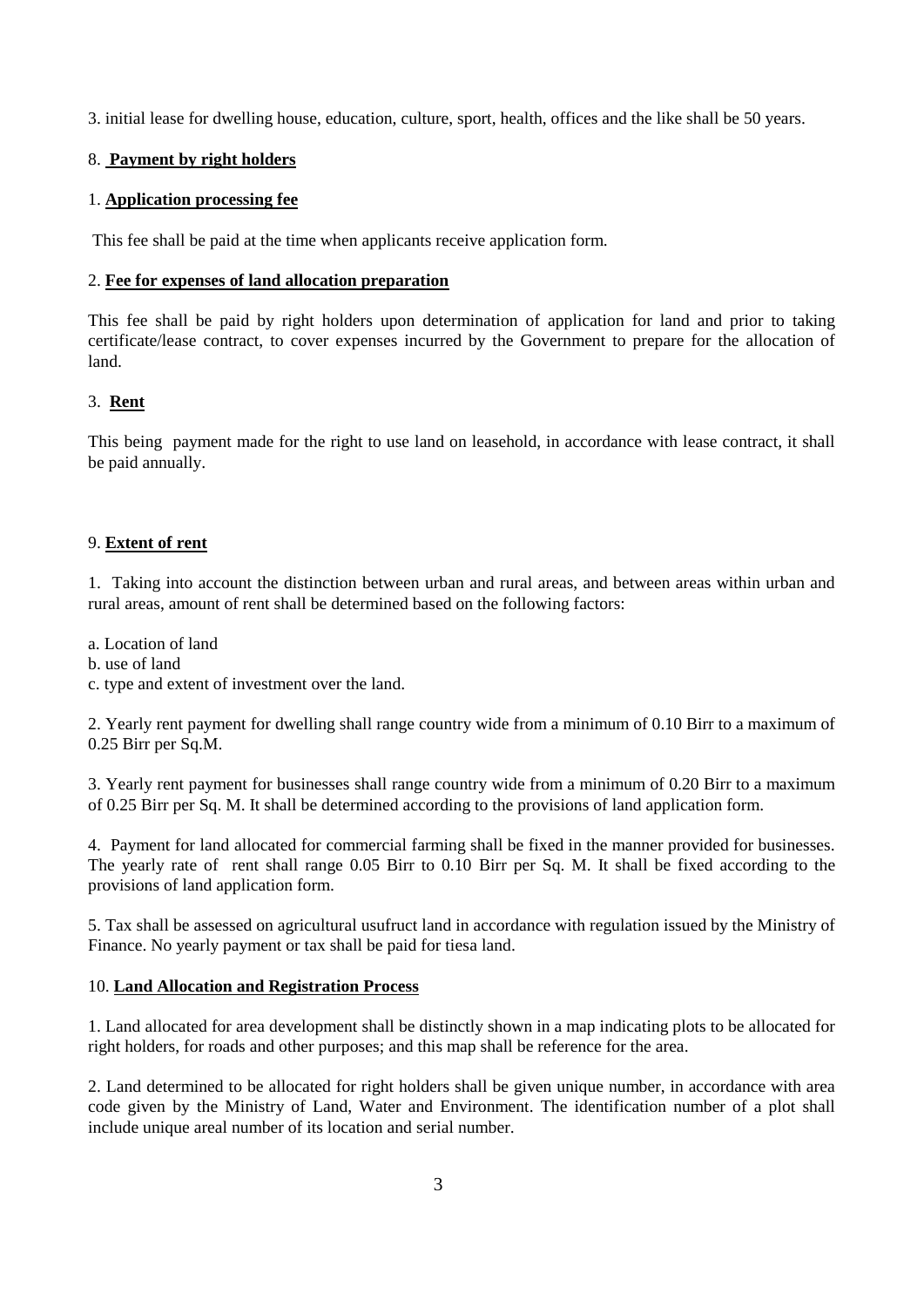3. Prior to allocation of land to right holders the following information that indicate the description of the land shall be documented: identification number of each plot, temporary or permanent street name, surface area in square meter, and grade of plot in land use, its position according to area plan and its rental category.

4. Subsequent to the preparation of land allocation in the above manner, right holders may buy application forms and submit them to the concerned employee of Land Administration Body after duly filling out the questions in the form. The employee who received the form shall ascertain whether the necessary information has been properly indicated, and shall give a reference number to the application form and give receipt to the applicant.

5. To process documents and decide on application according to their order of filing (submission), they shall be entertained by appointed authorities.

6. Upon decision for the allocation of land to applicants, they shall pay a fee to cover the processing of land allocation. Where an application is rejected, the reasons for rejection shall be communicated to the applicants in writing, and the applicants may reapply after fulfilling the indicated reasons by buying a new form.

7. Applicants who are allocated land shall be given certificate/lease contract lawfully registered and signed by the persons appointed to allocate land.

8. The right holder who has obtained allocation of land by virtue a certificate, shall proceed to utilize the land. To ensure that land is put to its designated use, the right holder shall inform in writing (about the status of the land) to the cadastral office three times within the first two years after allocation, that is first- six months after allocation, second time- one year after allocation and third time - two years after allocation.

#### 11. **Cancellation of land allocation and its effect**

1. Where land is not put to its designated use during the prescribed period without good cause or it is utilized for a purpose other than that designated for without the approval of the Land Administration Body, allocation/lease shall be cancelled and the land shall be restored to the Government. If there is good cause, allocation/lease shall not be cancelled. Good cause shall mean reason that is beyond the volition and control of the right holder.

2. Notwithstanding that land is allocated for tiesa or leasehold, if the land is needed for governmental development projects or for national reconstruction and taken pursuant to the pertinent provisions of the Land Proclamation No. 58/1994 and this regulation or if the lease period expires and the lease can not be renewed, upon notifying timely to holder, the allocation shall be cancelled and land restored to the Government holding.The Government or the concerned regional/urban administration or other Government body shall pay compensation to the right holder. Compensation and its mode of payment for tiesa and agricultural usufruct shall be in accordance with part two of Land Proclamation No. 58/1994, but in the case of leasehold, the extent of compensation to be paid for the lessee shall be in proportionate to the market value of the property built or erected over the land.Payment is effected before the right holder relinquishes the land.

3. Compensation may be determined through assessment, discussions and agreements made by and between the Ministry of Land, Water and Environment and the right holder. Where the parties fail to agree on the extent of compensation, the case shall be submitted to the High Court. The High Court shall have exclusive jurisdiction over matters pertaining to compensation.